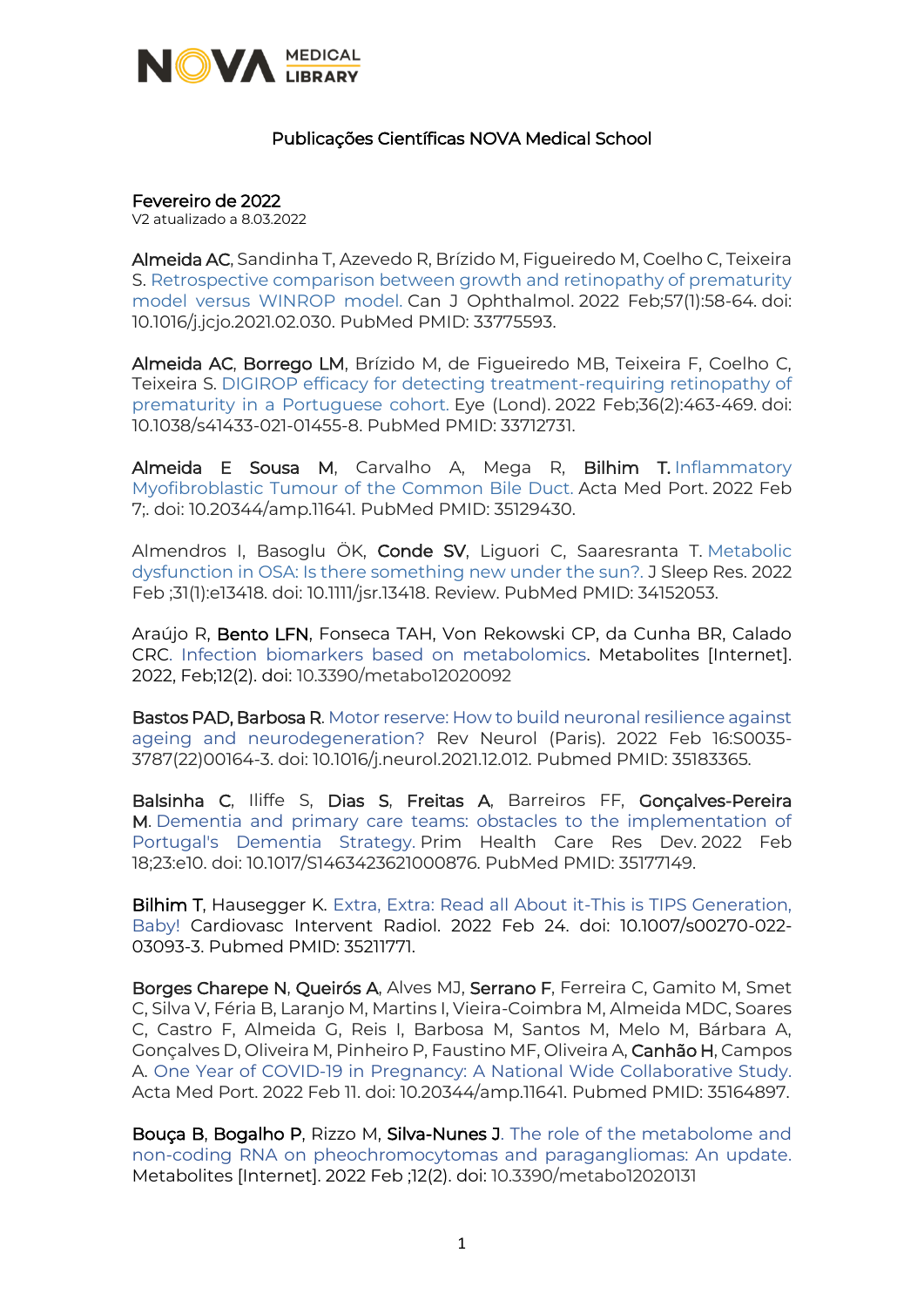

Canas-Simião H, Reis C, Carreiras D, Espada-Santos P, Paiva T. [Health-Related](https://www.ncbi.nlm.nih.gov/pubmed/35120055/)  [Behaviors and Perceived Addictions: Predictors of Depression During the](https://www.ncbi.nlm.nih.gov/pubmed/35120055/)  [COVID Lockdown.](https://www.ncbi.nlm.nih.gov/pubmed/35120055/) J Nerv Ment Dis. 2022 Feb 3;. doi: 10.1097/NMD.0000000000001503. PubMed PMID: 35120055.

Chálim Rebelo, C.; Moura, D.B.; Flor de Lima, M.; Dutra, E.; Amaral, R.; Pereira, J.R.; Duarte, M.A. [An Extreme Case of Liver Adenomatosis: Are They All the](https://www.mdpi.com/2036-7422/13/1/8/htm)  [Same?](https://www.mdpi.com/2036-7422/13/1/8/htm) Gastroenterol. *Insights* 2022 Feb 16 , 13, 68-76. doi.org/10.3390/gastroent13010008

Coelho NR, Pimpão AB, Correia MJ, Rodrigues TC, Monteiro EC, Morello J, Pereira SA. Pharmacological blockage of the AHR-CYP1A1 axis: a call for in vivo [evidence.](https://www.ncbi.nlm.nih.gov/pubmed/34800164/) J Mol Med (Berl). 2022 Feb; 100(2):215-243. doi: 10.1007/s00109-021- 02163-2. Epub 2021 Nov 20. Review. PubMed PMID: 34800164; PubMed Central PMCID: PMC8605459.

Correia MJ, Pimpão AB, Fernandes DGF, Morello J, Sequeira CO, Calado J, Antunes AMM, Almeida MS, Branco P, Monteiro EC, Vicente JB, Serpa J, Pereira SA. [Cysteine as a Multifaceted Player in Kidney, the](https://www.mdpi.com/1420-3049/27/4/1416) Cysteine-Related Thiolome [and Its Implications for Precision Medicine.](https://www.mdpi.com/1420-3049/27/4/1416) Molecules. 2022 Feb 19;27(4):1416. doi: 10.3390/molecules27041416. PMID: 35209204; PMCID: PMC8874463.

Cunha B, Baptista M, Pamplona J, Carvalho R, da Câmara CP, Alves M, Papoila AL, Nunes AP, Reis J, Fragata I. [Acute Treatment of Isolated Posterior Cerebral](https://www.ncbi.nlm.nih.gov/pubmed/34910987/)  [Artery Occlusion: Single Center Experience.](https://www.ncbi.nlm.nih.gov/pubmed/34910987/) J Stroke Cerebrovasc Dis. 2022 Feb; 31(2):106239. doi: 10.1016/j.jstrokecerebrovasdis.2021.106239. PubMed PMID: 34910987.

Cunha C, Pinheiro SL, Donato S, Bello CT, Simões H, Silva TN, Prazeres S, Doutel D, Cavaco BM, Leite V. [Parathyroid Carcinoma: Single Centre Experience.](https://www.ncbi.nlm.nih.gov/pubmed/35120263/) Clin Endocrinol (Oxf). 2022 Feb 4; doi: 10.1111/cen.14684. PubMed PMID: 35120263.

Dias M, Gomes B, Cervantes R, Pena P, Viegas S, Viegas C. [Microbial](https://www.mdpi.com/2073-4433/13/2/266)  [occupational exposure assessments in Sawmills](https://www.mdpi.com/2073-4433/13/2/266)—A review. Atmosphere [Internet]. 2022;13(2). Doi: 10.3390/atmos13020266

Durão C, Severo M, Oliveira A, Lopes C. [Sex-heterogeneity on the association](https://www.mdpi.com/2072-6643/14/3/540)  [between dietary patterns at 4 years of age with adiposity and cardiometabolic](https://www.mdpi.com/2072-6643/14/3/540)  [risk factors at 10 years of age.](https://www.mdpi.com/2072-6643/14/3/540) Nutrients [Internet]. 2022 Feb;14(3). doi: 10.3390/nu14030540

Ferreira AC, Cotovio P, Aires I, Mendes M, Navarro D, Silva C, Caeiro F, Salvador R, Correia B, Cabral G, Nolasco F, Ferreira A. [The Role of Bone Volume, FGF23](https://www.ncbi.nlm.nih.gov/pubmed/34477944/)  [and Sclerostin in Calcifications and Mortality; a Cohort Study in CKD Stage 5](https://www.ncbi.nlm.nih.gov/pubmed/34477944/)  [Patients.](https://www.ncbi.nlm.nih.gov/pubmed/34477944/) Calcif Tissue Int. 2022 Feb ;110(2):215-224. doi: 10.1007/s00223-021- 00910-8. PubMed PMID: 34477944.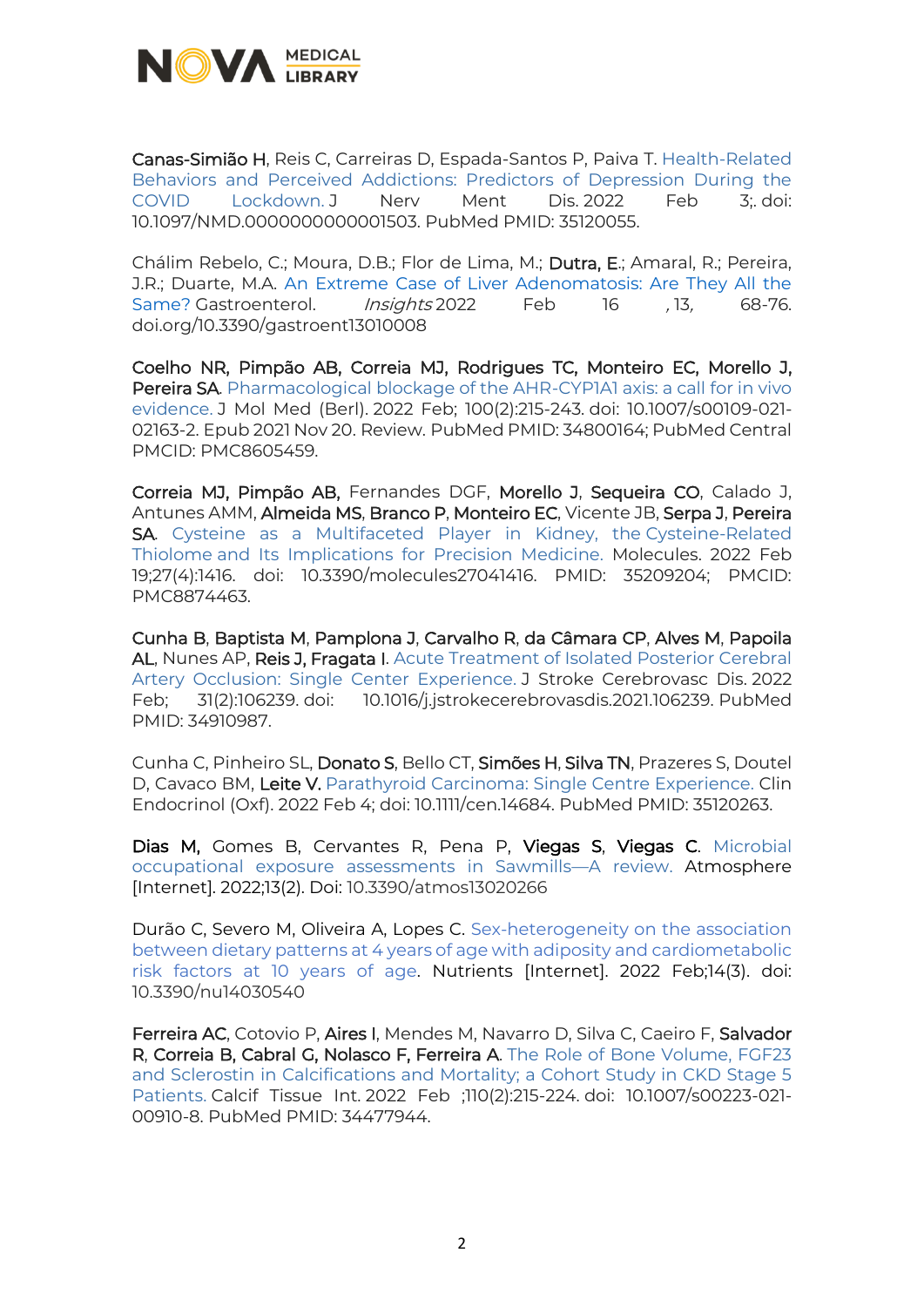

Fidalgo P, Nora D, Coelho L, Povoa P. Pancreatic Stone Protein: Review of a [New Biomarker in Sepsis.](https://www.mdpi.com/2077-0383/11/4/1085) J Clin Med. 2022 Feb 18;11(4):1085. doi: 10.3390/jcm11041085. PMID: 35207355; PMCID: PMC8880320.

Gama A, Rocha JV, Marques MJ, Azeredo-Lopes S, Pedro AR, Dias S. [How Did](https://www.mdpi.com/1660-4601/19/3/1786)  [the COVID-19 Pandemic Affect Migrant Populations in Lisbon, Portugal? A](https://www.mdpi.com/1660-4601/19/3/1786)  [Study on Perceived Effects on Health and Economic Condition.](https://www.mdpi.com/1660-4601/19/3/1786) Int J Environ Res Public Health. 2022 Feb 4;19(3):1786. doi: 10.3390/ijerph19031786. PMID: 35162809.

Giarratana N, Giardino L, Bighinati A, Reiner G, Rocha JC. [In vivo metabolic](https://www.mdpi.com/1422-0067/23/4/2227)  [responses to different formulations of amino acid mixtures for the treatment](https://www.mdpi.com/1422-0067/23/4/2227)  [of phenylketonuria \(PKU\).](https://www.mdpi.com/1422-0067/23/4/2227) Int J Mol Sci [Internet]. 2022 Feb.; 23(4). doi: 10.3390/ijms23042227

Gomes F, Agustina R, Black RE, Christian P, Dewey KG, Kraemer K, Shankar AH, Smith ER, Thorne-Lyman A, Tumilowicz A, Bourassa MW. [Multiple](https://nyaspubs.onlinelibrary.wiley.com/doi/10.1111/nyas.14756)  [micronutrient supplements versus iron-folic acid supplements and maternal](https://nyaspubs.onlinelibrary.wiley.com/doi/10.1111/nyas.14756)  [anemia outcomes: an iron dose analysis.](https://nyaspubs.onlinelibrary.wiley.com/doi/10.1111/nyas.14756) Ann N Y Acad Sci. 2022 Feb 25. doi: 10.1111/nyas.14756. PMID: 35218047.

Gouveia, C., Branco, J., Norte, S., Arcangelo, J., Alves, P., Pinto, M., & Tavares, D. [Osteomielitis hematógena aguda en Lisboa: asociación con miositis y artritis](https://www.sciencedirect.com/science/article/pii/S1695403321000011)  [inesperadamente alta.](https://www.sciencedirect.com/science/article/pii/S1695403321000011) In Anales de Pediatría.2022 Feb; 96(2). doi: 10.1016/j.anpedi.2020.11.031

Griffin WF, Choi AD, Riess JS, Marques H, Chang HJ, Choi JH, Doh JH, Her AY, Koo BK, Nam CW, Park HB, Shin SH, Cole J, Gimelli A, Khan MA, Lu B, Gao Y, Nabi F, Nakazato R, Schoepf UJ, Driessen RS, Bom MJ, Thompson R, Jang JJ, Ridner M, Rowan C, Avelar E, Généreux P, Knaapen P, de Waard GA, Pontone G, Andreini D, Earls JP. [AI Evaluation of Stenosis on Coronary CT Angiography,](https://www.sciencedirect.com/science/article/pii/S1936878X22000018?via%3Dihub)  [Comparison With Quantitative Coronary Angiography and Fractional Flow](https://www.sciencedirect.com/science/article/pii/S1936878X22000018?via%3Dihub)  [Reserve: A CREDENCE Trial Substudy.](https://www.sciencedirect.com/science/article/pii/S1936878X22000018?via%3Dihub) JACC Cardiovasc Imaging. 2022 Feb 15:S1936-878X(22)00001-8. doi: 10.1016/j.jcmg.2021.10.020. PMID: 35183478.

Guedes F, Branquinho MV, Sousa AC, Alvites RD, Bugalho A, Maurício AC. [Central airway obstruction: is it time to move forward?](https://bmcpulmmed.biomedcentral.com/track/pdf/10.1186/s12890-022-01862-x.pdf) BMC Pulm Med. 2022 Feb 19;22(1):68. doi: 10.1186/s12890-022-01862-x. PMID: 35183132.

Guidet B, Jung C, Flaatten H, Fjølner J, Artigas A, Pinto BB, Schefold JC, Beil M, Sigal S, van Heerden PV, Szczeklik W, Joannidis M, Oeyen S, Kondili E, Marsh B, Andersen FH, Moreno R, Cecconi M, Leaver S, De Lange DW, Boumendil A; VIP2 and COVIP study groups. [Increased 30-day mortality in very old ICU](https://link.springer.com/article/10.1007/s00134-022-06642-z)  [patients with COVID-19 compared to patients with respiratory failure without](https://link.springer.com/article/10.1007/s00134-022-06642-z)  [COVID-19.](https://link.springer.com/article/10.1007/s00134-022-06642-z) Intensive Care Med. 2022 Feb 26. doi: 10.1007/s00134-022-06642-z. PMID: 35218366.

Heerlein K, De Giorgi S, Degraeve G, Frodl T, Hagedoorn W, Oliveira-Maia AJ, Otte C, Perez Sola V, Rathod S, Rosso G, Sierra P, Vita A, Morrens J, Rive B, Mulhern Haughey S, Kambarov Y, Young AH. [Real-world evidence from a](https://www.ncbi.nlm.nih.gov/pubmed/34742998/)  [European cohort study of patients with treatment resistant depression:](https://www.ncbi.nlm.nih.gov/pubmed/34742998/)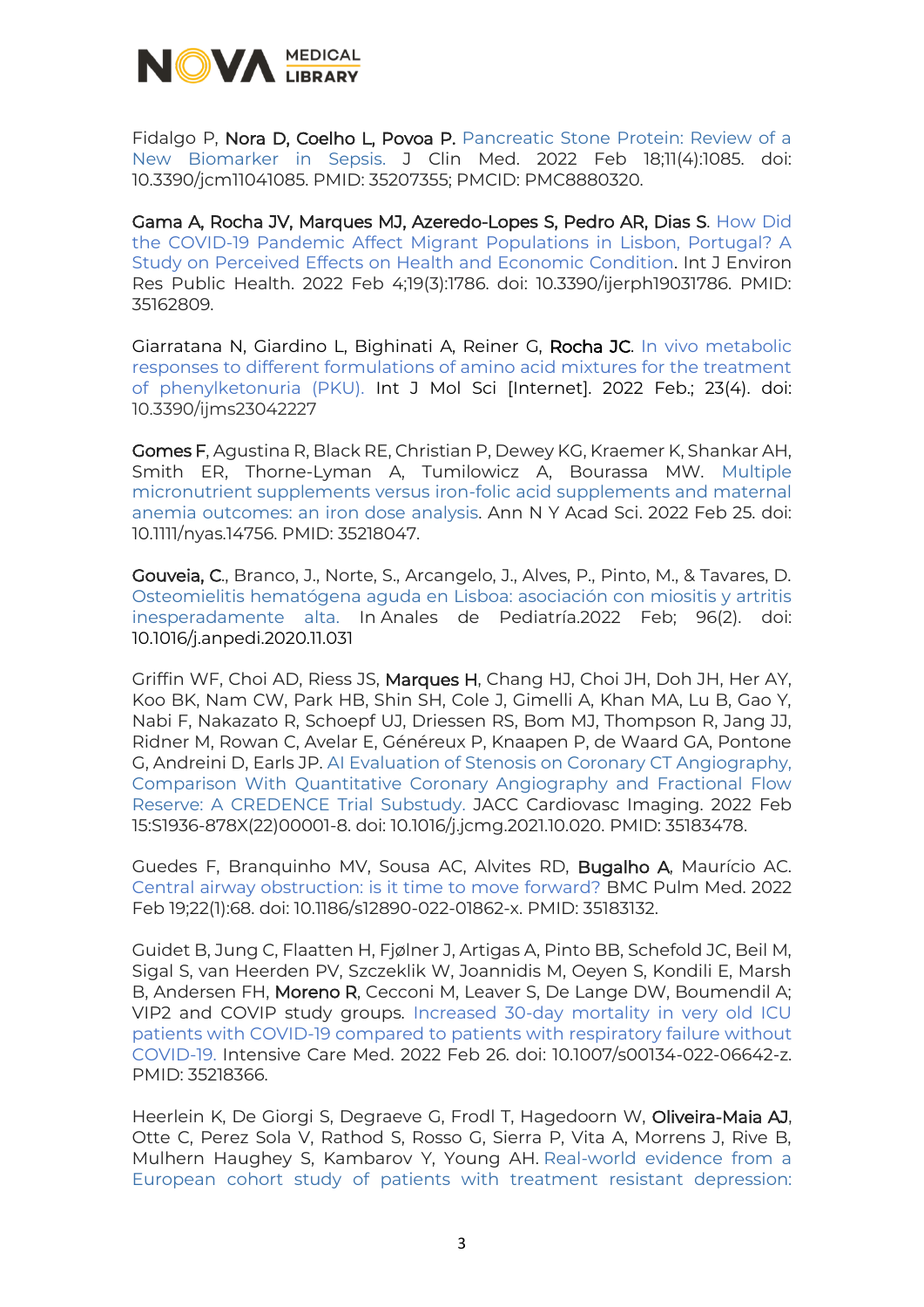

[Healthcare resource utilization.](https://www.ncbi.nlm.nih.gov/pubmed/34742998/) J Affect Disord. 2022 Feb 1;298(Pt A):442- 450. doi: 10.1016/j.jad.2021.11.004. PubMed PMID: 34742998.

Hernandez Alava M, Wailoo A, Chrysanthou G, Barcelos F, van Gaalen FA, Santos H, Fagerli KM, Gago L, Margarida Cunha M, van de Sande M, Couto MC, Bernardes M, Ramonda R, Exarchou S, Carvalho PD, van der Heijde D, Machado PM. [Measuring quality of life of patients with axial spondyloarthritis](https://rmdopen.bmj.com/content/8/1/e001955.long)  [for economic evaluation.](https://rmdopen.bmj.com/content/8/1/e001955.long) RMD Open. 2022 Feb;8(1): e001955. doi: 10.1136/rmdopen-2021-001955. PMID: 35177554.

Hetherington A, Cardoso FS, Lester ELW, Karvellas CJ. Liver trauma in the [intensive care unit.](https://www.ncbi.nlm.nih.gov/pubmed/35142725/) Curr Opin Crit Care. 2022 Feb 9; doi: 10.1097/MCC.0000000000000928. PubMed PMID: 35142725.

Jacob MA, Ekker MS, Allach Y, Cai M, Aarnio K, Arauz A, Arnold M, Bae HJ, Bandeo L, Barboza MA, Bolognese M, Bonardo P, Brouns R, Chuluun B, Chuluunbatar E, Cordonnier C, Dagvajantsan B, Debette S, Don A, Enzinger C, Ekizoglu E, Fandler-Höfler S, Fazekas F, Fromm A, Gattringer T, Hora TF, Jern C, Jood K, Kim YS, Kittner S, Kleinig T, Klijn CJM, Kõrv J, Kumar V, Lee KJ, Lee TH, Maaijwee NAM, Martinez-Majander N, Marto JP, Mehndiratta MM, Mifsud V, Montanaro V, Pacio G, Patel VB, Phillips MC, Piechowski-Jozwiak B, Pikula A, Ruiz-Sandoval J, von Sarnowski B, Swartz RH, Tan KS, Tanne D, Tatlisumak T, Thijs V, Viana-Baptista M, Vibo R, Wu TY, Yesilot N, Waje-Andreassen U, Pezzini A, Putaala J, Tuladhar AM, de Leeuw FE. [Global Differences in Risk](https://www.ncbi.nlm.nih.gov/pubmed/34906974/)  [Factors, Etiology, and Outcome of Ischemic Stroke in Young Adults-A](https://www.ncbi.nlm.nih.gov/pubmed/34906974/)  [Worldwide Meta-analysis:](https://www.ncbi.nlm.nih.gov/pubmed/34906974/) The GOAL Initiative. Neurology. 2022 Feb 8;98(6): e573-e588. doi: 10.1212/WNL.0000000000013195. PubMed PMID: 34906974; PubMed Central PMCID: PMC8829964.

Karademas EC, Roziner I, Mazzocco K, Pat-Horenczyk R, Sousa B, Oliveira-Maia AJ, Stamatakos G, Cardoso F, Frasquilho D, Kolokotroni E, Lemos R, Marzorati C, Mattson J, Pettini G, Spyropoulou E, Poikonen-Saksela P, Simos P. [The](https://www.ncbi.nlm.nih.gov/pubmed/35147473/)  [mutual determination of self-efficacy to cope with cancer and cancer-related](https://www.ncbi.nlm.nih.gov/pubmed/35147473/)  [coping over time: a prospective study in women with breast cancer.](https://www.ncbi.nlm.nih.gov/pubmed/35147473/) Psychol Health. 2022 Feb 11;1-14. doi: 10.1080/08870446.2022.2038157. PubMed PMID: 35147473.

Luz M, Brandão Barreto B, de Castro REV, Salluh J, Dal-Pizzol F, Araujo C, De Jong A, Chanques G, Myatra SN, Tobar E, Gimenez-Esparza Vich C, Carini F, Ely EW, Stollings JL, Drumright K, Kress J, Povoa P, Shehabi Y, Mphandi W, Gusmao-Flores D. [Practices in sedation, analgesia, mobilization, delirium, and](https://www.ncbi.nlm.nih.gov/pubmed/35122204/)  [sleep deprivation in adult intensive care units \(SAMDS-ICU\): an international](https://www.ncbi.nlm.nih.gov/pubmed/35122204/)  [survey before and during the COVID-19 pandemic.](https://www.ncbi.nlm.nih.gov/pubmed/35122204/) Ann Intensive Care. 2022 Feb 4;12(1):9. doi: 10.1186/s13613-022-00985-y. PubMed PMID: 35122204.

Maciel J, Vilar H, Ferreira TC, Leite V. Isolated adrenal metastases of papillary [thyroid carcinoma.](https://www.ncbi.nlm.nih.gov/pubmed/35119097/) Endokrynol Pol. 2022 Feb 4; doi: 10.5603/EP.a2021.0104. PubMed PMID: 35119097.

Maciel J, Cavaco D, Silvestre C, Pereira JS, Vilar H, Leite V. Clinical outcomes of [a cohort of 271 patients with lung metastases from differentiated thyroid](https://onlinelibrary.wiley.com/doi/10.1111/cen.14700)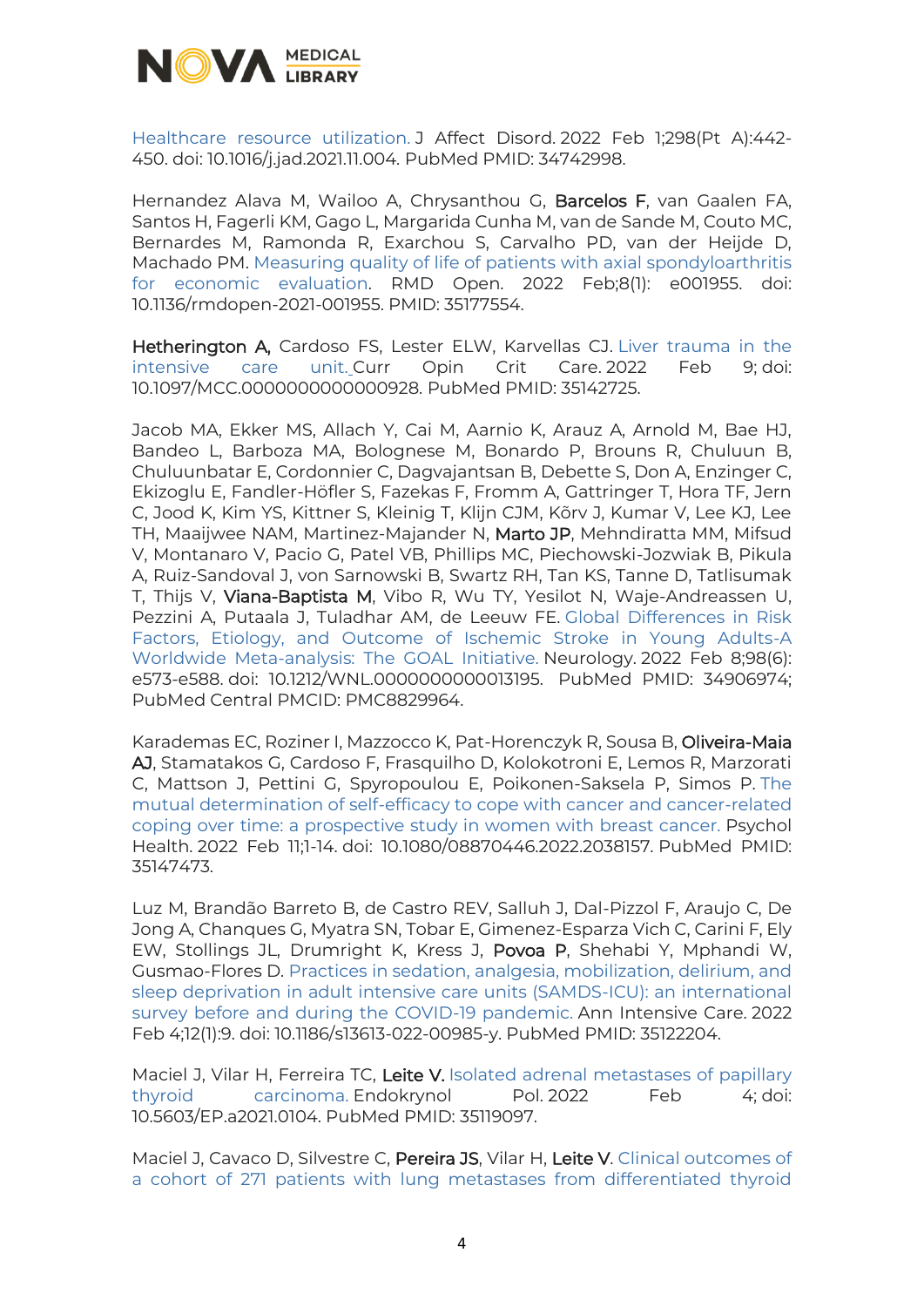

[carcinoma.](https://onlinelibrary.wiley.com/doi/10.1111/cen.14700) Clin Endocrinol (Oxf). 2022 Feb 22. doi: 10.1111/cen.14700. PMID: 35192239.

Maia ML, Sousa S, Pestana D, Faria A, Teixeira D, Delerue-Matos C, Domingues VF, Calhau C. Impact of brominated flame [retardants on lipid metabolism: An](https://www.ncbi.nlm.nih.gov/pubmed/34875267/)  [in vitro approach.](https://www.ncbi.nlm.nih.gov/pubmed/34875267/) Environ Pollut. 2022 Feb 1; 294:118639. doi: 10.1016/j.envpol.2021.118639. PubMed PMID: 34875267.

Martin-Loeches I, Garduno A, Povoa P, Nseir S. [Choosing antibiotic therapy for](https://journals.lww.com/co-infectiousdiseases/Abstract/9000/Choosing_antibiotic_therapy_for_severe.98974.aspx)  [severe community-acquired pneumonia.](https://journals.lww.com/co-infectiousdiseases/Abstract/9000/Choosing_antibiotic_therapy_for_severe.98974.aspx) Curr Opin Infect Dis. 2022 Feb 21. doi: 10.1097/QCO.0000000000000819. PMID: 35190510.

Marto JP, Kauppila LA, Jorge C, Faustino P, Sargento-Freitas J, Pereira L, Galego S, Dias R, Castro P, Pinho-E-Melo T, Fonseca AC. [Acute Myocardial](https://www.ncbi.nlm.nih.gov/pubmed/34915306/)  [Infarction after Intravenous Thrombolysis for Acute Ischemic Stroke: Case](https://www.ncbi.nlm.nih.gov/pubmed/34915306/)  [Series and Systematic Review.](https://www.ncbi.nlm.nih.gov/pubmed/34915306/) J Stroke Cerebrovasc Dis. 2022 Feb: 31(2):106244. doi: 10.1016/j.jstrokecerebrovasdis.2021.106244. PubMed PMID: 34915306.

Mendes JC, Casado A. Serratia marcescens outbreak in a COVID-19 intensive care unit - [Are there any factors specific to COVID-19 units that facilitate](https://www.ncbi.nlm.nih.gov/pubmed/34687798/)  [bacterial cross-contamination between COVID-19 patients?.](https://www.ncbi.nlm.nih.gov/pubmed/34687798/) Am J Infect Control. 2022 Feb;50(2):223-225. doi: 10.1016/j.ajic.2021.10.005. PubMed PMID: 34687798; PubMed Central PMCID: PMC8529233.

Mendes-Bastos P, Brasileiro A, Kolkhir P, Frischbutter S, Scheffel J, Moñino-Romero S, Maurer M. [Bruton's tyrosine kinase inhibition-an emerging](https://www.ncbi.nlm.nih.gov/pubmed/35175630/)  [therapeutic strategy in immune-mediated dermatological](https://www.ncbi.nlm.nih.gov/pubmed/35175630/)  [conditions.](https://www.ncbi.nlm.nih.gov/pubmed/35175630/) Allergy. 2022 Feb 17; doi: 10.1111/all.15261. Review. PubMed PMID: 35175630.

Nosrati H, Seidi F, Hosseinmirzaei A, Mousazadeh N, Mohammadi A, Ghaffarlou M, Danafar H, Conde J, Sharafi A Prodrug Polymeric Nanoconjugates [Encapsulating Gold Nanoparticles for Enhanced X-Ray](https://www.ncbi.nlm.nih.gov/pubmed/34800003/) Radiation Therapy in [Breast Cancer.](https://www.ncbi.nlm.nih.gov/pubmed/34800003/) Adv Healthc Mater. 2022 Feb;11(3):e2102321. doi: 10.1002/adhm.202102321. PubMed PMID: 34800003.

Novais CM, Soares-de-Almeida L, Garcia J, Madruga Dias **J.** Pachydermodactyly: the role of ultrasonography, superb microvascular [imaging, and elastography in diagnosis.](https://www.ncbi.nlm.nih.gov/pubmed/34379173/) Skeletal Radiol. 2022 Feb;51(2):435- 439. doi: 10.1007/s00256-021-03887-5. PubMed PMID: 34379173.

Patarrão RS, Duarte N, Coelho I, Ward J, Ribeiro RT, Meneses MJ, Andrade R, Costa J, Correia I, Boavida JM, Duarte R, Gardete-Correia L, Medina JL, Pell J, Petrie J, Raposo JF, Macedo MP, Penha-Goncalves C. Prediabetes blunts DPP4 [genetic control of postprandial glycaemia and insulin secretion.](https://link.springer.com/article/10.1007/s00125-021-05638-6) Diabetologia. 2022 Feb 22. doi: 10.1007/s00125-021-05638-6. PMID: 35190847.

Papa-Vettorazzi MR, Güell-Villanueva JL, Cruz-Rodriguez JB, Moura-Coelho N, Artells-de Jorge N, Elies-Amat D. [Long-term efficacy and safety profiles](https://www.ncbi.nlm.nih.gov/pubmed/35102752/)  [following small incision lenticule extraction in eyes with ≥ 5](https://www.ncbi.nlm.nih.gov/pubmed/35102752/)-year follow-up. Eur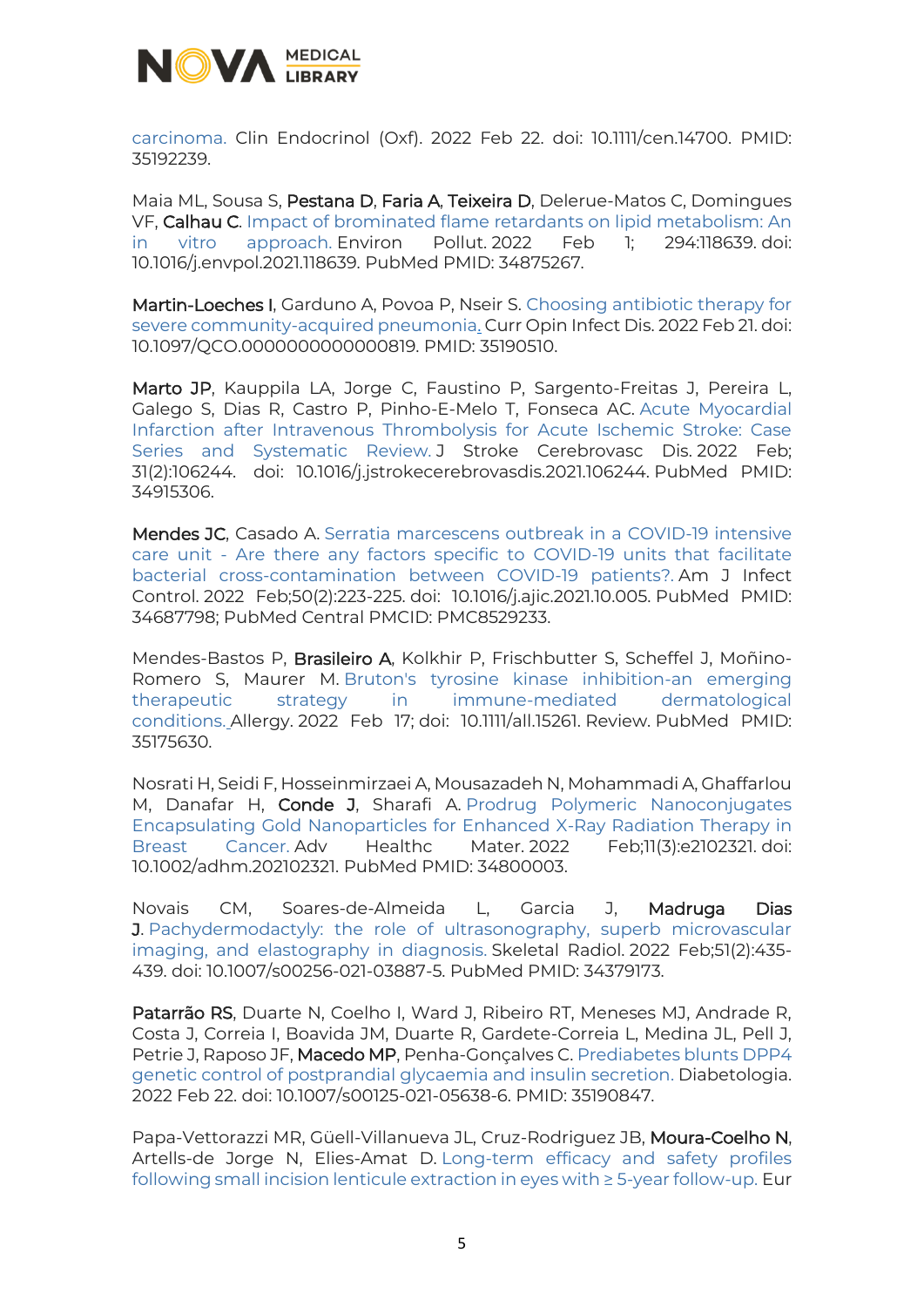

J Ophthalmol. 2022 Feb 1;:11206721221077541. doi: 10.1177/11206721221077541. PubMed PMID: 35102752.

Quinet G, Xolalpa W, Reyes-Garau D, Profitós-Pelejà N, Azkargorta M, Ceccato L, Gonzalez-Santamarta M, Marsal M, Andilla J, Aillet F, Bosch F, Elortza F, Loza-Alvarez P, Sola B, Coux O, Matthiesen R, Roué G, Rodriguez MS. [Constitutive](https://www.mdpi.com/2072-6694/14/4/923)  [Activation of p62/Sequestosome-1-Mediated Proteaphagy Regulates](https://www.mdpi.com/2072-6694/14/4/923)  [Proteolysis and Impairs Cell Death in Bortezomib-Resistant Mantle Cell](https://www.mdpi.com/2072-6694/14/4/923)  [Lymphoma.](https://www.mdpi.com/2072-6694/14/4/923) Cancers. 2022 Feb; 14(4):923. https://doi.org/10.3390/cancers14040923

Rodrigues D, Nogueira H, Gama A, Machado-Rodrigues AM, Silva MG, Rosado-Marques V, Padez C. Parental Perception [of the Social and Physical](https://journals.humankinetics.com/view/journals/jpah/19/2/article-p108.xml)  [Environment Contributes to Gender Inequalities in Children's Screen Time.](https://journals.humankinetics.com/view/journals/jpah/19/2/article-p108.xml) J Phys Act Health. 2022 Feb 1;19(2):108-117. doi: 10.1123/jpah.2021-0436. PMID: 35045393.

Şan M, Batista A, Russo S, Esgalhado F, dos Reis CRP, Serrano F, Ortigueira M. [A Preliminary Exploration of the Placental Position Influence on Uterine](https://www.mdpi.com/1424-8220/22/5/1704)  [Electromyography Using Fractional Modelling.](https://www.mdpi.com/1424-8220/22/5/1704) Sensors. 2022 Feb 22; 22(5):1704. doi.org/10.3390/s22051704

Sepriano A, Ramiro S, Landewé R, Moltó A, Claudepierre P, Wendling D, Dougados M, van der Heijde D. [Inflammation of the Sacroiliac Joints and Spine](https://www.ncbi.nlm.nih.gov/pubmed/32937029/)  [and Structural Changes on Magnetic Resonance Imaging in Axial](https://www.ncbi.nlm.nih.gov/pubmed/32937029/)  [Spondyloarthritis: Five-Year Data From the](https://www.ncbi.nlm.nih.gov/pubmed/32937029/) DESIR Cohort. Arthritis Care Res (Hoboken). 2022 Feb;74(2):243-250. doi: 10.1002/acr.24449. PubMed PMID: 32937029.

Sepriano A, Ramiro S, van der Heijde D, Dougados M, Claudepierre P, Feydy A, Reijnierse M, Loeuille D, Landewé R. [Imaging Outcomes for Axial](https://www.ncbi.nlm.nih.gov/pubmed/32976683/)  [Spondyloarthritis and Sensitivity to Change: A Five-Year Analysis of the DESIR](https://www.ncbi.nlm.nih.gov/pubmed/32976683/)  [Cohort.](https://www.ncbi.nlm.nih.gov/pubmed/32976683/) Arthritis Care Res (Hoboken). 2022 Feb;74(2):251-258. doi: 10.1002/acr.24459. PubMed PMID: 32976683.

Soliman IW, Leaver S, Flaatten H, Fjølner J, Wernly B, Bruno RR, Artigas A, Bollen Pinto B, Schefold JC, Beil M, Sviri S, van Heerden PV, Szczeklik W, Elhadi M, Joannidis M, Oeyen S, Zafeiridis T, Wollborn J, Banzo MJA, Fuest K, Marsh B, Andersen FH, Moreno R, Boumendil A, Guidet B, Jung C, De Lange DW, COVIPstudy group. [Health-related quality of life in older patients surviving ICU](https://academic.oup.com/ageing/article/51/2/afab278/6523677)  [treatment for COVID-19: Results from an international observational study of](https://academic.oup.com/ageing/article/51/2/afab278/6523677)  [patients older than 70](https://academic.oup.com/ageing/article/51/2/afab278/6523677) years. Age Ageing [Internet]. 2022 Feb; 51(2). DOI: 10.1093/ageing/afab278

Sousa JM, Ribeiro H, Silva JL, Nogueira P, Consciência JG. [Clinical outcomes,](https://www.ncbi.nlm.nih.gov/pubmed/35136081/)  [complications and fusion rates in endoscopic assisted intraforaminal lumbar](https://www.ncbi.nlm.nih.gov/pubmed/35136081/)  [interbody fusion \(iLIF\) versus minimally invasive transforaminal lumbar](https://www.ncbi.nlm.nih.gov/pubmed/35136081/)  [interbody fusion \(MI-TLIF\): systematic review and meta-analysis.](https://www.ncbi.nlm.nih.gov/pubmed/35136081/) Sci Rep. 2022 Feb 8;12(1):2101. doi: 10.1038/s41598-022-05988-0. PubMed PMID: 35136081; PubMed Central PMCID: PMC8825843.